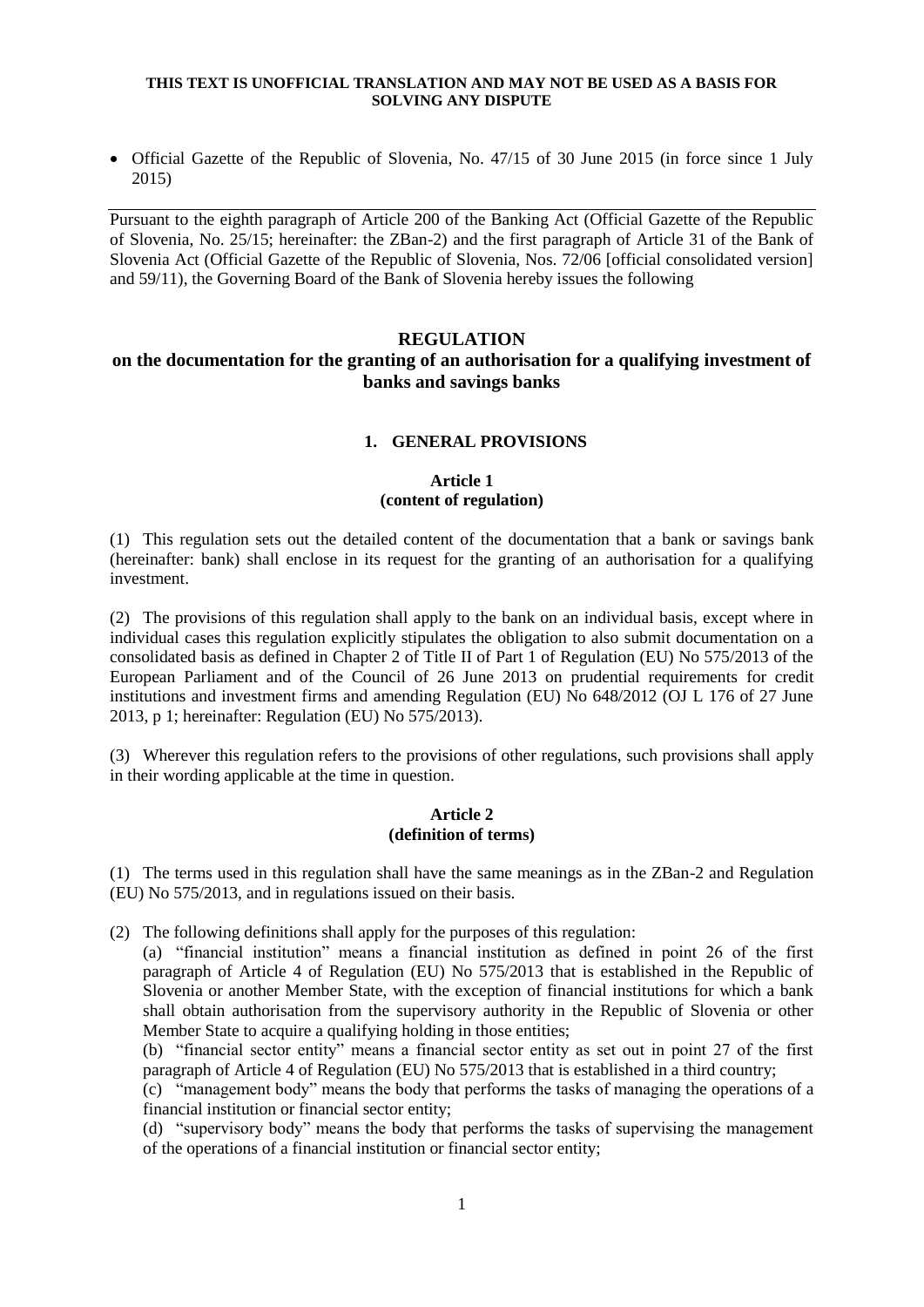(e) "supervisory authority" means the supervisory authority that is competent for supervising financial institutions or financial sector entities as defined for the purposes of this regulation; (f) "supervised financial institution or financial sector entity" means a financial institution or financial sector entity that is supervised by the supervisory authority of the home country of the institution or entity.

(3) Articles 62 and 63 of the ZBan-2 shall apply *mutatis mutandis* to the determination of the bank's qualifying holding in a financial institution or financial sector entity for the purposes of this regulation.

## **2. DOCUMENTATION FOR THE GRANTING OF AUTHORISATION FOR A QUALIFYING INVESTMENT**

# **Article 3**

## **(general)**

The bank shall enclose the general documentation set out in Article 4 of this regulation and the documentation on the internal governance arrangements arising from acquisition and management of qualifying investment set out in Article 5 of this regulation in the request for the granting of an authorisation for a qualifying investment.

## **Article 4 (general documentation)**

(1) The general documentation on a qualifying investment in a financial institution or financial sector entity shall contain:

(a) basic information about the financial institution or financial sector entity (business name, registered office, address, registration number);

(b) an extract from the companies register or another relevant public register for a financial institution, or a translation of a certified extract from the companies register or another relevant public register for a financial sector entity;

(c) a description of the business activities of the financial institution or financial sector entity;

(d) the bank's current holding (direct or indirect) in the financial institution or financial sector entity and its book value, and the holding that the bank wishes to acquire, together with the projected payment, the method of financing and the timeframe for the acquisition of the holding;

(e) the purpose of the acquisition of the qualifying investment in the financial institution or financial sector entity, and a description of the previous business links between the bank and the financial institution or financial sector entity;

(f) the annual report of the financial institution or financial sector entity, or the audited annual report together with the auditor's report if the financial institution or financial sector entity is subject to auditing under the regulations of the home country, for the previous financial year, and the financial statements for the current financial year if more than six months have passed since the end of the previous financial year;

(g) the shareholder structure of the financial institution or financial sector entity, in particular the qualifying holders in the institution/entity with information about their holdings, and in the case of a financial sector entity a translation of a certified extract from the companies register or another relevant public register for each of them, and an indication of whether the securities of the financial institution or financial sector entity are quoted on a stock exchange;

(h) the composition of the management and supervisory bodies of the financial institution or financial sector entity and an indication of the parent undertaking of the financial institution or financial sector entity;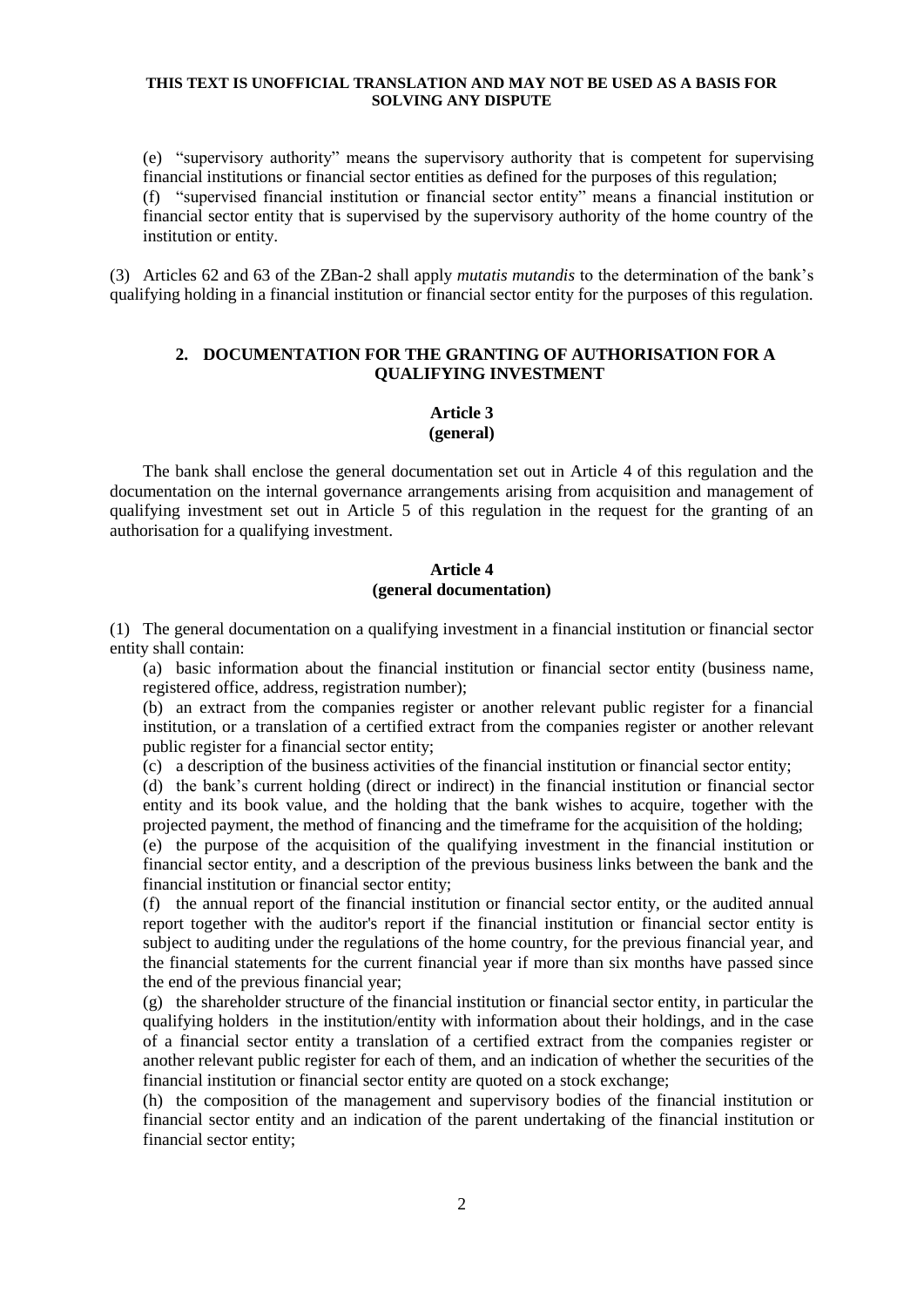(i) the consents of the bank's management and/or supervisory bodies for the acquisition of the qualifying investment in the financial institution or financial sector entity;

(j) in the case of a supervised financial institution or financial sector entity, the consent or opinion of the supervisory authority on the bank's qualifying investment in the financial institution or financial sector entity, or evidence that in accordance with the regulations applying to the future holder of a qualifying holding in the financial institution or financial sector entity no such consent or opinion is required;

(k) other facts and circumstances that could have an impact on the fulfilment of the conditions for obtaining the authorisation for a qualifying investment.

(2) When the bank intends to acquire a qualifying investment in a financial institution or financial sector entity based on which its qualifying holding in the financial institution or financial sector entity will be equal to or more than 20%, it shall also enclose in the request for the granting of an authorisation a list of the persons who have a close link to the financial institution or financial sector entity in which the bank intends to acquire or increase a qualifying investment, including a description of the nature of the close link.

## **Article 5 (documentation of internal governance arrangements)**

(1) The documentation for determining the adequacy of internal governance arrangements relates to the management of the risks to which the bank will be exposed via the acquisition and management of the qualifying investment in the financial institution or financial sector entity, and shall contain:

(l) a description of the risks to which the bank is or will be exposed as a result of current and future links with the financial institution or financial sector entity;

(m) the governance strategy of the financial institution or financial sector entity, together with an assessment of the economic effectiveness of the investment or the justification of the investment;

(n) a financial plan and a description of the source of financing in connection with the qualifying investment in the financial institution or financial sector entity for the next three years;

(o) the bank's policy of taking up and managing risks in connection with the qualifying investment in the financial institution or financial sector entity, and a description of internal reporting and risk monitoring;

(p) the calculation of own funds and capital requirements on an individual and consolidated basis as at the final day of the month before the request for the granting of the authorisation was filed, including the amount and composition of own funds by individual categories and items, before and after the acquisition of the holding in the financial institution or financial sector entity, and evidence that the bank will continue to ensure capital adequacy as set out in Article 129 of the ZBan-2 in accordance with the requirements of the Bank of Slovenia or another supervisory authority and other requirements and limits referred to in the ZBan-2 and Regulation (EU) No 575/2013.

(2) When the bank intends to acquire a qualifying investment in a financial institution or financial sector entity based on which its qualifying holding in the financial institution or financial sector entity will be equal to or more than 20%, it shall also enclose the following in the request for the granting of an authorisation:

(a) documentation from which the organisation of the system of internal controls is evident from the perspective of the management of the qualifying investment in the financial institution or financial sector entity;

(b) the accounting treatment of the bank's investment in the financial institution or financial sector entity and the treatment of the institution/entity from the perspective of the method of prudential consolidation in accordance with Article 18 of Regulation (EU) No 575/2013 for the